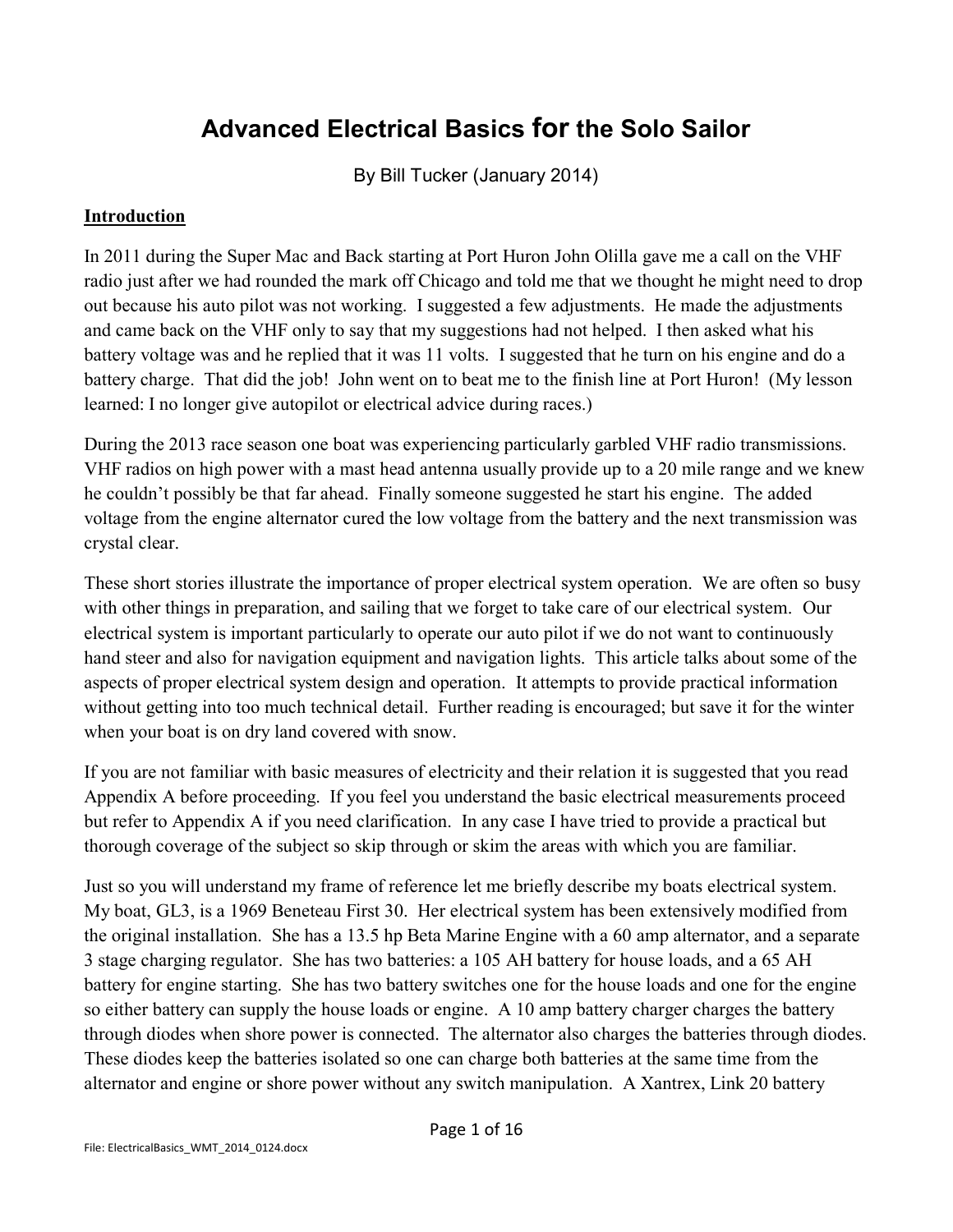monitor monitors both batteries. A Hamilton Farris water generator, which consist of a generator on the stern connected to a trailing propeller by a tightly wound Dacron line, can be used if the alternator fails or the engine will not start. The water generator is not used when racing as it reduces boat speed by a couple tenths of a knot. Some photos of  $GL<sup>3</sup>$ 's electrical system are shown below.

#### **Basic Electrical System**

Sailboat electrical systems usually consist of most of the following components:

*Batteries*- This is the heart of the boat electrical system. Most system include two batteries, one for

general house loads and one used just for starting the engine. It is important to keep the starting battery fully charged and isolated from normal house loads. The starting battery can also serve as a spare for house loads in case of a problem with the charging system or the house battery.

- *Alternator* The alternator is key as it is used to recharge the battery using the engine while sailing. An alternator may have a build in or separate regulator. This is the device that controls the process for charging the battery. More sophisticated regulators have three stages of charging. The first charges the battery at the maximum alternator output rate for the particular alternator until a certain voltage is reached. At that voltage the battery will continue to charge at a constant voltage but decreasing current until a certain current is reached. The alternator will then continue to charge at this lower voltage to keep the battery on float. Charging rates may also be limited by battery size and associated wiring.
- *Battery Monitor System* This may include simple volt and amp meters or a more sophisticated battery monitor that provides these functions as well as a number of others. A battery monitor or digital meters will provide more accurate digital voltage and current readings and help you to better analyze and manage your electrical system operation.
- *120 Volt Distribution System* This is the shore power system. For purposes of this article it primarily serves as a source of power for the battery charger to insure a good battery charge before we go sailing. If a converter, that converts DC to 120 volt AC is installed it may also represent a significant load while sailing if items such as computer, or refrigerator are used.



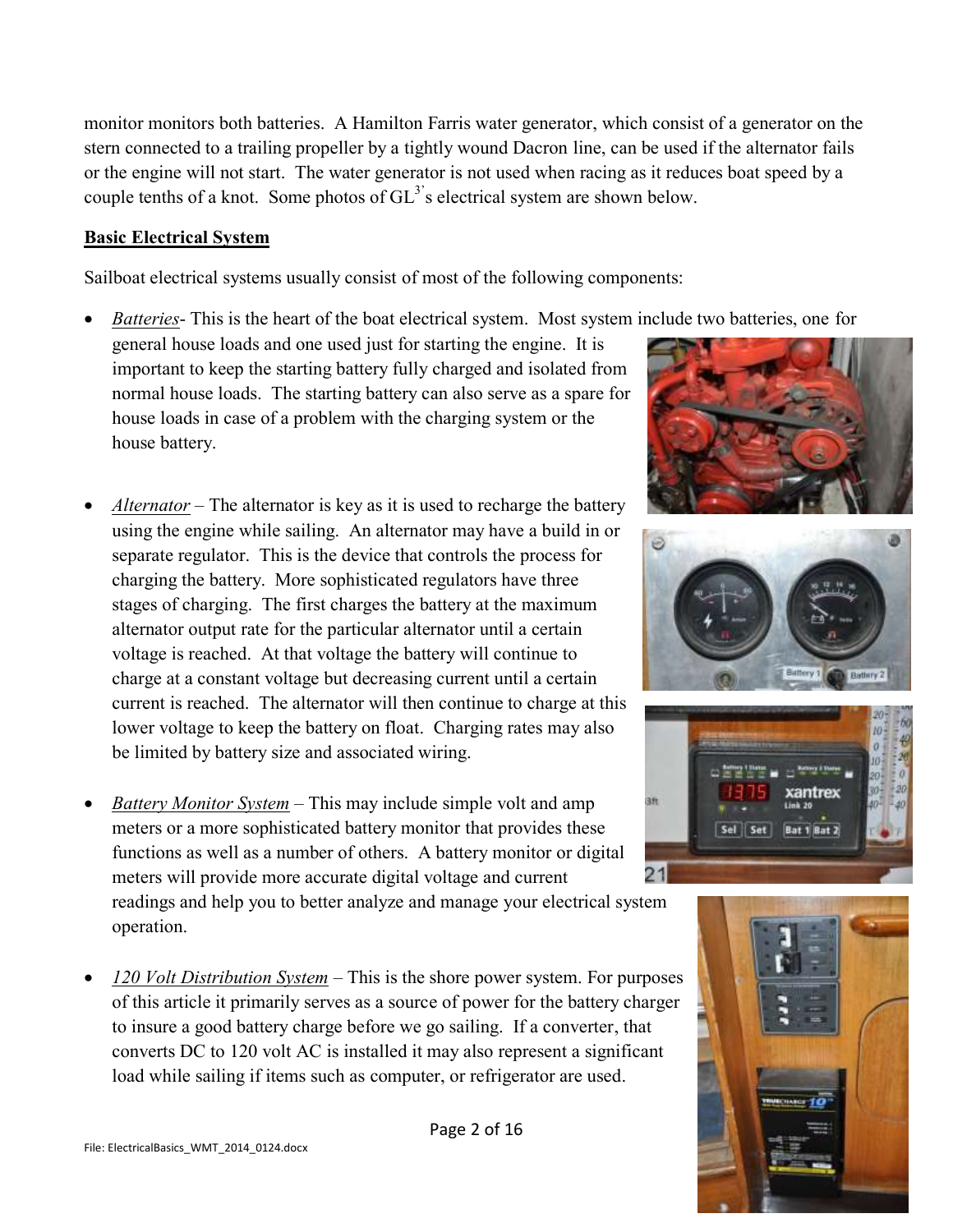- *Shore Power Battery Charger* A good shore power charger will help to insure that you start your voyage with a good charge in the battery. At the dock it also provided a source of power in the event you have a leak and your electrical bilge pump goes to work.
- *Battery Switch*  The battery switch or switches determine which battery is connected to the engine and house electrical system. This assumes the house loads and engine are tied together. If two switches are installed one may be used to connect the engine to either battery and the other may be used to connect the house loads to either battery. If two



switches are installed typically they will be set to connect one battery to the house loads and the other to the engine. In either case the idea is to keep one battery in reserve for the sole purpose of starting the engine or should the engine not start it will serve as an alternate or emergency source of power.

 *DC Distribution Panel* – The DC distribution panel serves to distribute the power to the various electrical loads. It may also provide switches to turn the various loads on and off. It should also include either fuses or circuit breakers to protect your boats wiring. This is a safety consideration as

the small gauge wire if shorted out could draw enough current from the battery to heat the wire and cause a fire. Never attach loads directly to the battery; always connect them through a fuse or circuit breaker.

 *Electrical Loads* – The electrical loads include everything that draws power from the battery. The loads include: navigation equipment such as radar, AIS, GPS, chart plotter, wind instruments, boat speed instruments, also navigation lights, cabin lights, refrigeration and very important for a solo sailor the autopilot.

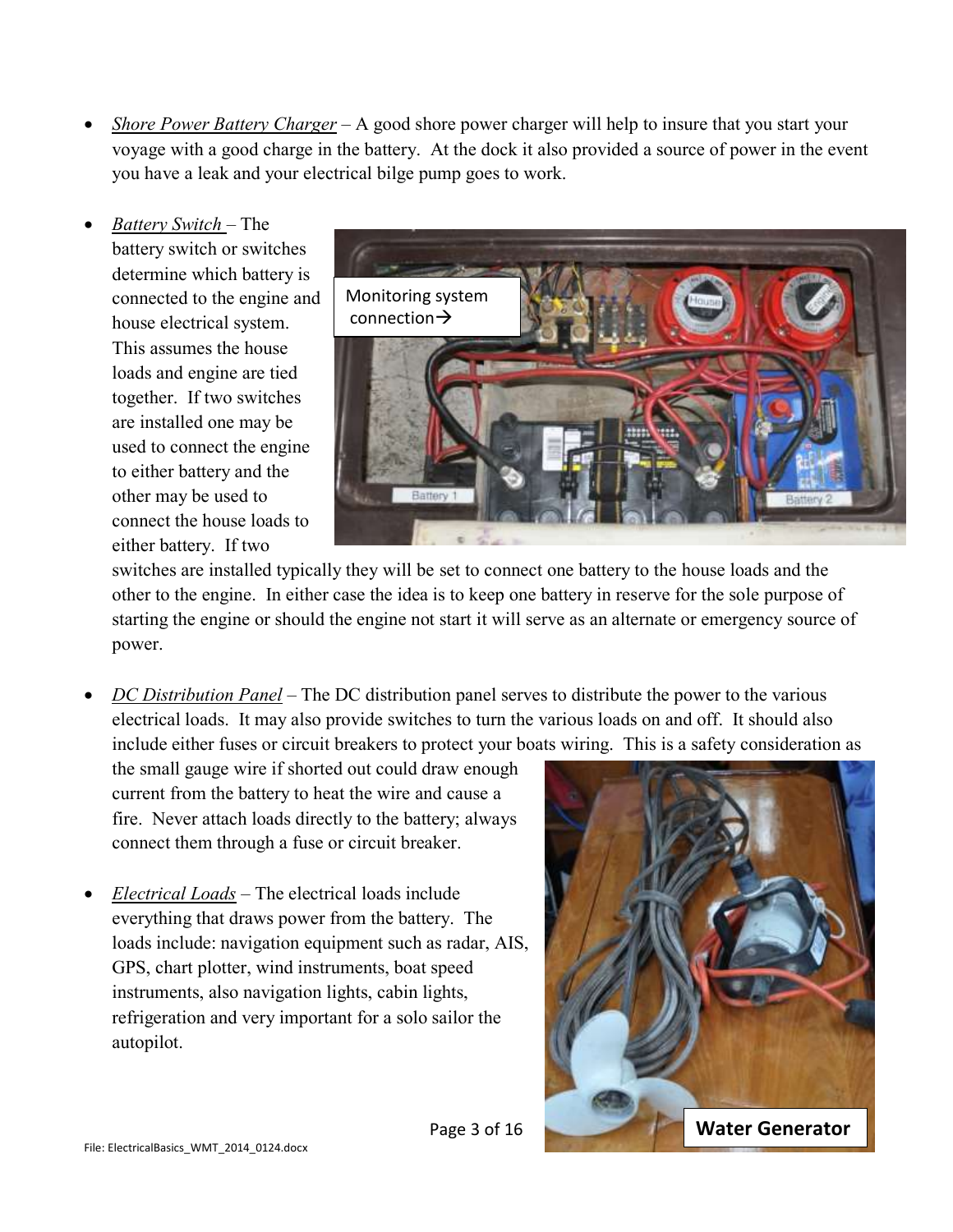- *Alternate Charging System* This general category can cover a number of other possible charging sources such as an independent engine driven generator, a wind generator, solar cells, or a water generator – that is a propeller on a tightly wound Dacron cable that drives a generator attached to the stern of the boat. On larger boats a generator separate from the propulsion engine may serve as the normal source of power for charging the batteries.
- *Converter* A converter will convert the 12 volt DC electricity from the battery to 120 volt AC and the associated distribution system will distributer this power to items such as microwave, refrigeration, or other more standard household items. This can be very convenient however may of these items can quickly drain your battery.

Now let's take a look at how these components are used together to provide a reliable source of electrical power for the various components on the boat.

## **Monitoring Your System**

Having a good monitoring system is important. It should allow one to monitor electrical use, that is, current flow out of the battery and current flow into the battery during charging. It should also monitor battery voltage. Many boats may have old analog meters that are not particularly accurate. A battery monitor or digital volt and current meters are essential if you really want to know what is going on. You want to be able to measure battery voltage to a tenth of a volt and battery current to a tenth of an amp.

Battery monitors can also monitor battery capacity but this can be tricky. It would be nice if a battery that just stored amp-hours like a bucket holding water. Unfortunately the battery uses a chemical process to store the electrical energy and an amp-hour in does not necessarily mean you can get an amphour out. Battery monitors us an equation to figure out how much capacity has gone in and out. If you do several partial charges the percent charged and associated warning lights may not accurately indicate state of charge. Battery voltage is the ultimate indicator of when to charge. More on this below.

A digital volt meter can be purchased fairly economically from a variety of locations such as auto parts store, building supply, or electronics store. These will measure volts and amps to at least .1 volt or amp. If you plan to measure current be sure that it can measure at least 10 amps. This won't let you measure charging current but it will let you monitor current to most other onboard loads.

## **Batteries**

A submarine electrician once told me that a battery is much like a wife (or significant other), if you take care of her she will reward you but if you neglect her watch out you will be in big trouble! Sailors tend to neglect batteries until they really give a problem.

Unfortunately batteries are not as simple as they might look or as we might like them to be. There are many types and sizes of battery. It is strongly recommended that you obtain the manufacturers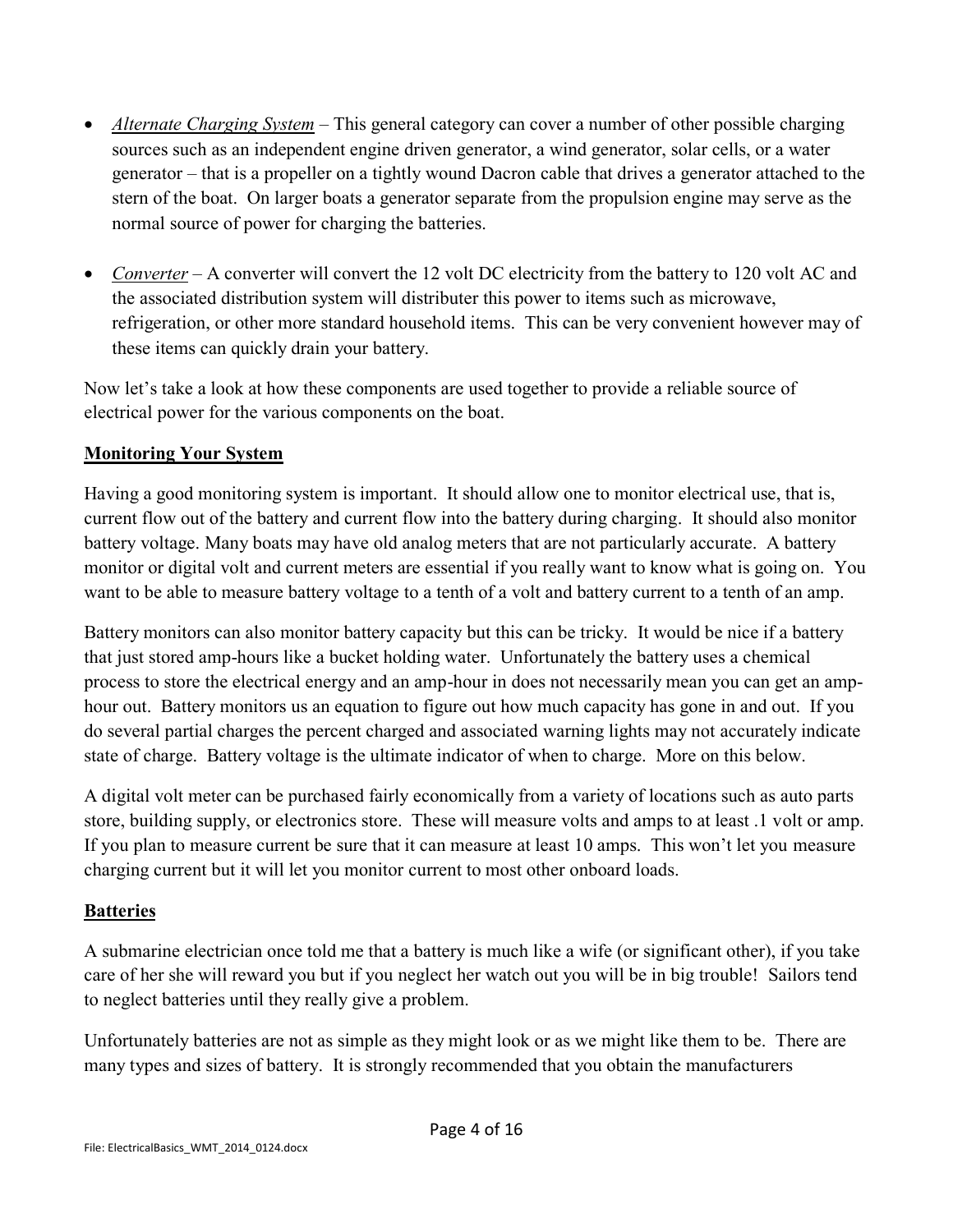information, specifications, operating instructions, and maintenance instructions for your specific batteries.

*This may be a pain but dig out your batteries and determine their manufacturer, type, and model number. This is important stuff! Then go to the internet and download the specification sheet and any manufacturer application notes or operating instructions.* Be sure to note battery type (liquid, gel, AGM), as well as voltage for acceptance, and float charge. Also note the operating temperature requirements. It is important that your battery chargers are set for the specific type of battery you have or you may over or under charge your batteries and damage them.

## *Battery Types and Specifications* –

- Battery Types: There are basically three battery types though many variations on these. The first is the traditional liquid battery. This has liquid acid in each cell and requires considerably more maintenance. The second type is AGM (Absorbed Glass Mat) or maintenance free battery. The third is a gel battery. This article will concentrate on the second type but if you have the first or third type be sure to research the required maintenance thoroughly. If you currently have liquid batteries consider replacing them with AGM batteries but be sure to properly setup your battery chargers, alternator regulators, and battery monitors as the AGM batteries operate at different voltages.
- Battery Specifications: Besides battery type batteries discussed above they are categorized as follows:
	- o Deep Cycle or Starting Deep cycle batteries are intended to support long steady discharge to support loads such as those on a sailboat under sail while a starting battery is primarily intended to facilitate engine starting as in a car. If one has two batteries on a boat both should be deep cycle as the starting battery can also be used to supply ship loads as a backup. The internal construction of these two batteries is different. If a starting battery is deep cycled its life will be greatly shortened.
	- o Battery Case Size: Battery case sizes specify the dimensions of the battery and the space it will fit into.
	- o Battery Capacity: Battery capacity is specified in amp-hours. This is the number of amp-hours that a battery can supply typically over a 20 hour period before the output voltage drops to 10.5 volts. So for example a 105 amp-hour battery could supply 5.25 amps for 20 hours at the end of which the output would be 10.5 volts. Typically a battery is said to be worn out when capacity drops to 80% , that is the at a discharge rate of 5.25 the battery drops to 10.5 volts after 80% of 20 hours or 16 hours. One may do a battery test to determine this but when you notice that you need to charge more frequently or that a battery does not seem to accept a charge as readily it may be time to get a new battery. Typically a battery will last about 3 years. Appendix C describes discusses battery testing in more detail including how to do a battery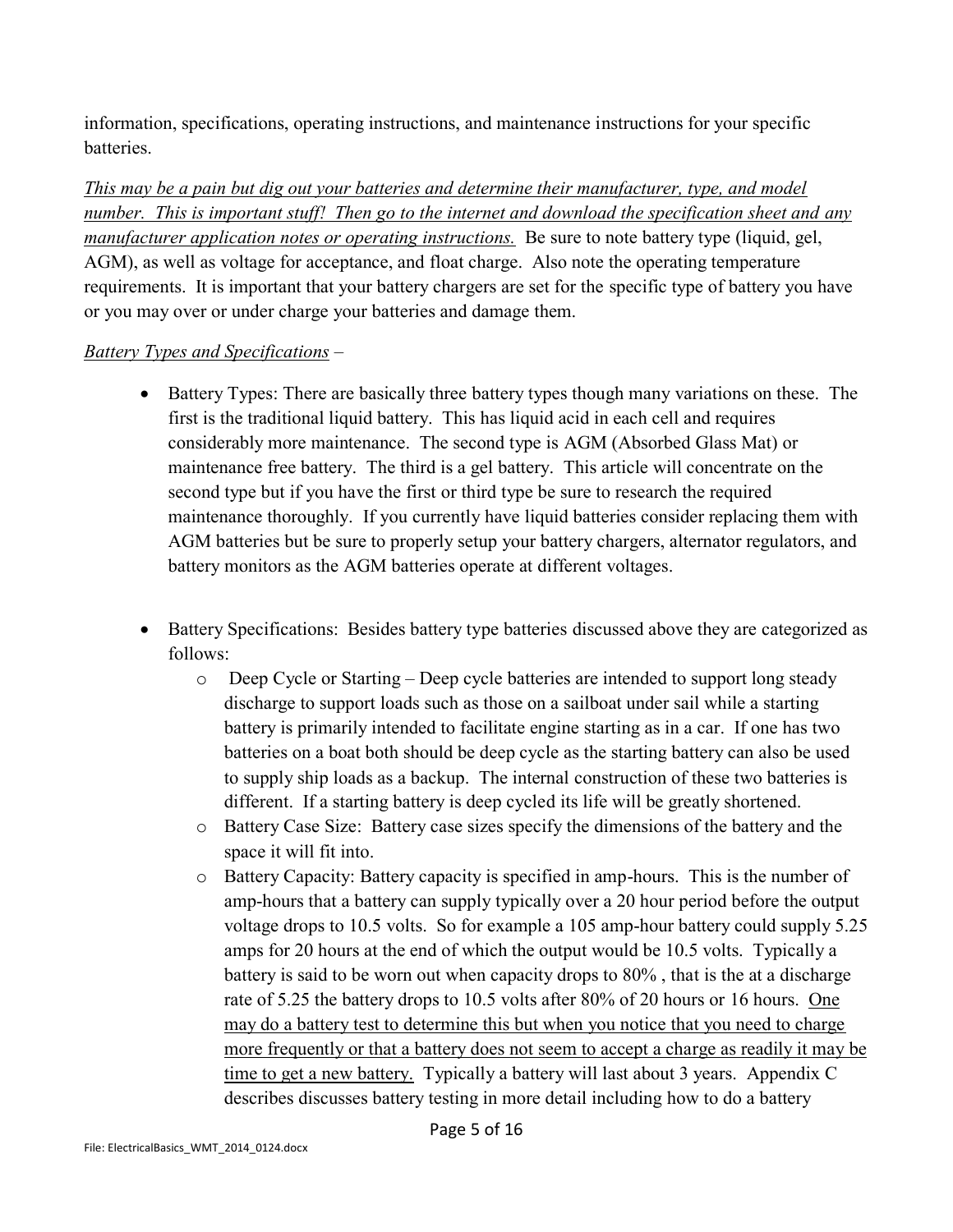capacity test. If a battery is discharged at a rate greater than the 20 hour rate the capacity will be less and if discharged at a slower rate the capacity will be greater than specified for the 20 hour rate.

#### *Battery Voltage and Charging*

Battery voltage is a complicated subject. Battery voltages depend on battery type, temperature, state of the charge, weather the battery is being charged or discharged. Be sure to get the manufacturers specifications and charging instructions as outlined above.

For a typical three stage voltage regulator the process will follow the following three phases. Typically a battery will charge at the capacity of the alternator or battery charger. This phase is called the bulk charging phase. When about 14.7 volts is reached for an AGM battery the voltage will be held at this voltage and the charging current will be observed to decrease. When the current decreases to a few percent of the charger capacity the battery will be considered charged and the voltage will drop to a float voltage of about 13.6 volts for an AGM battery. These voltages assume that no current is being drawn from the system to supply ships loads for example. This also assumes a temperature of 70 F. At lower temperatures a higher voltage must be used and at higher temperatures a lower voltage must be used. Many regulators will compensate for temperature variations.

Battery capacity as specified is more complicated than the specification might imply. If a battery is fully discharged it will significantly shorten the life of the battery. Generally to maintain battery capacity it should not be cycled below about 50%. I will admit to going a bit lower at times. The greater discharge levels result in lower battery voltage. At these lower voltages some onboard devices such as VHF radio, GPS, and auto pilots will not operate properly. One should determine this for each boat. I generally charge my battery when it is at about 12 volts. Below this I experience autopilot problems first. On the other hand it may be inconvenient to charge long enough to recharge a battery to 100%. About 85% is the practical limit. Initially a battery will be charged at the capacity of the alternator on the engine. At a certain voltage set by the alternator regulator the voltage will no longer increase to force amps into the battery and will hold a constant voltage. At this point the battery charging current will slowly decrease and so fewer and fewer amp-hours will be put back into the battery. In short you get a lot more current back into the battery in the hour of charging before current starts decreasing than in the hour after. What this essentially means is that there is a 50% capacity limit on the bottom and an 85% capacity limit on the top giving an available capacity of about 35%. As I mentioned I push the lower limit and that reduces battery life.

## **Operating Your Electrical System**

One needs to develop an operating plan so that the battery is charged consistently to maintain battery life and to be sure all your electrical gadgets work. Briefly the following is my operating plan:

I log battery voltage (my most important parameter), and amp-hours discharged every three hours when other navigation and weather data is logged. This forces me to take a look at how my battery is doing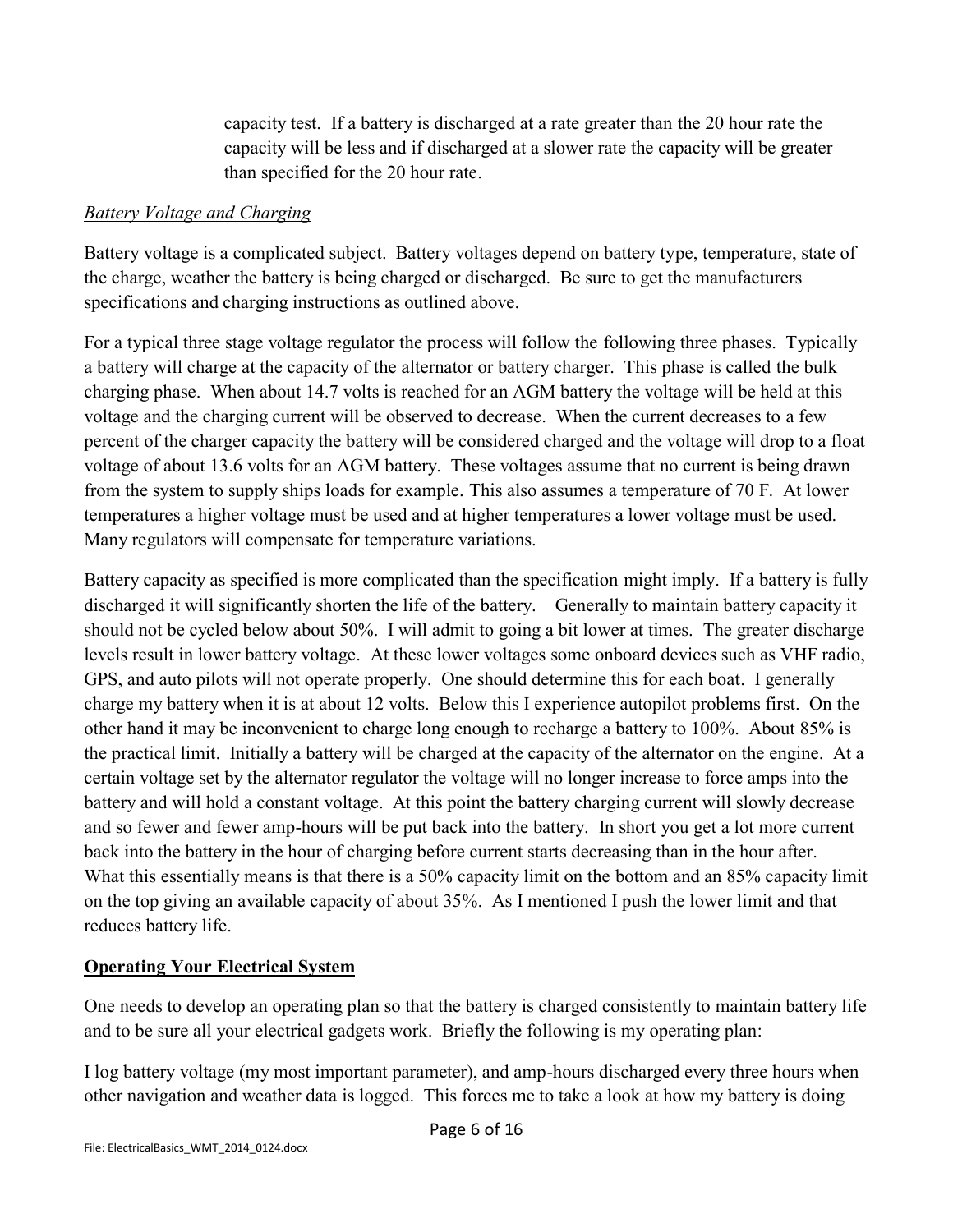before my autopilot tells me to do so by its erratic behavior. Typically I will start a battery charge when voltage drops below 12 volts where my autopilot starts to malfunction. I have a 105 amp-hour battery so for a sailing load of about 3.5 amps on my battery it is necessary to charge about every 10.5 hours in theory. I actually discharge below the recommended limit of 50% closer to about 30%. I prefer to charge at night so I may change for a short time during the day and then charge for a longer time when it is cooler typically at 1 or 2 AM in the morning. This also helps keep the boat a bit warmer. Full charge on the battery will be achieved when the engine can be run for an extended time when motoring home after a race or when shore power is available to run the battery charger overnight.

Generally one should monitor electrical system voltage and battery capacity if available and set criteria for starting a charge. This may be based on experience with equipment becoming inoperable at a particular voltage. Then add a few tenths of a volt for margin and use that as the charging start point.

I typically charge at an engine steed of 1800 rpm as compared with a full speed of 2800 rpm. At this speed my engine uses about .2 gal of diesel per hour. Above this speed there is no increase in the current flowing to a partially discharged battery. This was determined by increasing engine speed until there was no increase in charging current on a partially discharged battery. When the alternator is charging at close to full load it gets very hot so I also run the engine room blower. I once experienced an alternator failure which was probably caused by overheating.

Make sure your alternator belt is tight. Check for belt tension and wear periodically. If it is slipping one may notice lower charging rates during initial battery charge. I carry a couple of spare belts in case one fails.

Another consideration in determining when to charge is boat heel. Some engines will not operate properly when heeled over. My previous engine had a horizontal cylinder and when heeled over about 25 degrees to port would pick up crank case oil and emptied the crank case fairly quickly. (Jerry Cartwright was disqualified as the result of this problem in the 1980 OSTAR.)

## **System Design Considerations (or getting battery voltage to boat equipment)**

Even though you read 12.5 volts at your battery it may not be getting to your electrical equipment. This is due to the fact that the wires connecting the equipment to the battery have a resistance that reduced the voltage delivered to the equipment. Also your battery terminals may be dirty or loose. If you see green residue on your battery terminals they need cleaning. Battery voltage will decrease in the wiring to the distribution panel and also in the wiring from the distribution panel to the various loads such as VHF radio, auto pilot, etc.

One can determine the voltage decrease with a digital volt meter by measuring the voltage between the battery terminals, between the positive and negative feeds at the distribution panel and between the positive and negative feeds at various pieces of equipment. When the measurements are made be sure that the normal electrical loads are on as the higher the current the greater the voltage drop. One can also calculate the voltage drop using the table in Appendix B. If a piece of equipment is 10 feet from the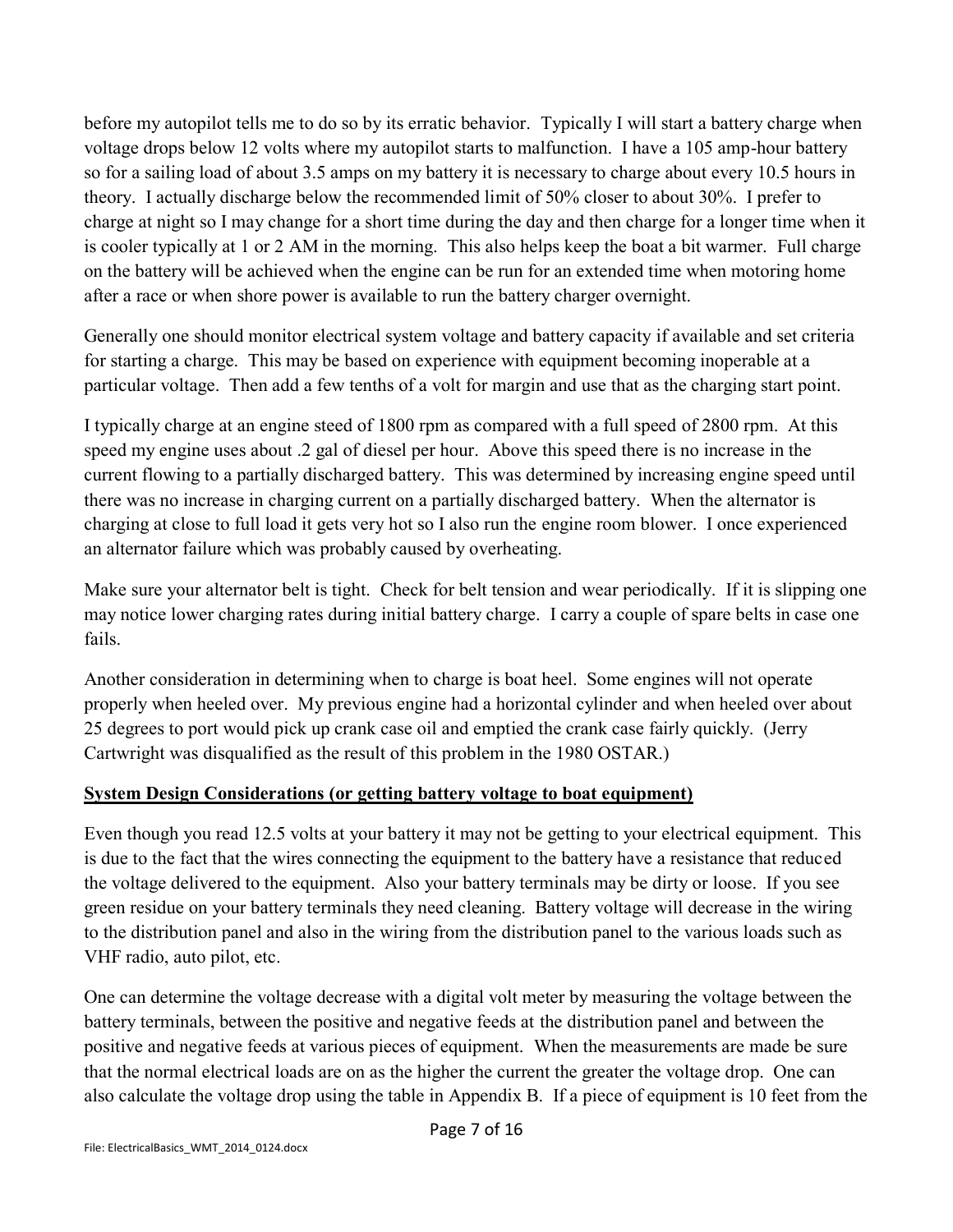battery the current must pass through 20 feet of wire going from and coming back to the battery so be sure to use double the distance. Here are some examples using data from the Appendix B tables:

A distribution Panel is Located 15 feet from the battery, normal load is 10 amps:

For AWG #20 wire: 5 amps x 2 x 15 ft. x .01 volt/ft.  $= 1.5$  volts

If the wire is increased to an  $AWG \#8$ .

For AWG #8 wire: 5 amps x 2 x 15 ft. x .000628 volt/ft. = .094 volts

If the load on the distribution panel is increased to 10 amps the voltage drop in both cases would double.

Another example involves the VHF radio that is 20 feet from the distribution panel and draws .2 amps in standby and 4.6 amps in the high power transmit mode.

If the radio is supplied through 20 feet of AWG #20 wire:

In Standby: For AWG #20 wire: .2 amps x 2 x 20 ft. x .01 volt/ft.  $= .08$  volts

In Transmit: For AWG #20 wire: 4.6 amps x 2 x 20 ft. x .01 volt/ft. = 1.84 volts

Even if the wire to the VHF radio was only 10 feet long the voltage drop would be almost a volt less from the battery in the transmit mode. So the radio might appear to work fine in the standby or receive mode but transmit a garbled message in the transmit mode due to the lost voltage.

If the wire to the VHF radio is increased in size to  $\angle AWG \# 12$  here are the results:

In Standby: For AWG #12 wire: .2 amps x 2 x 20 ft. x .001588 volt/ft. = .0127 volts

In Transmit: For AWG #12 wire:  $4.6$  amps x  $2 \times 20$  ft. x  $0.001588$  volt/ft. = .292 volts

With the larger cable there is much less voltage drop, down to just .3 volt loss when transmitting.

Voltage drop to equipment will include both the voltage drop from battery to the distribution panel and from the distribution panel to the equipment. Both larger wire and shorter wiring runs will reduce the voltage loss. Wiring that may be acceptable for an LED light that draws .2 amps or to an instrument that draws .5 amps may not be satisfactory for cabling to items that draw more current such as radar, VHF radio, autopilot, engine blower, or bilge pump. Small wire to these items may force one to charge the battery more frequently starting at higher voltage to compensate for the voltage loss. When checking the VHF voltage drop be sure to switch to a clear working channel and key the radio in high power. Similarly it may be difficult to determine the current draw for an autopilot which is not working as hard as it might be during rough weather. The specifications for the autopilot may provide some guidance on how much current it will draw under load. It is not fun to find this out in 6 foot waves and a 25 knot blow.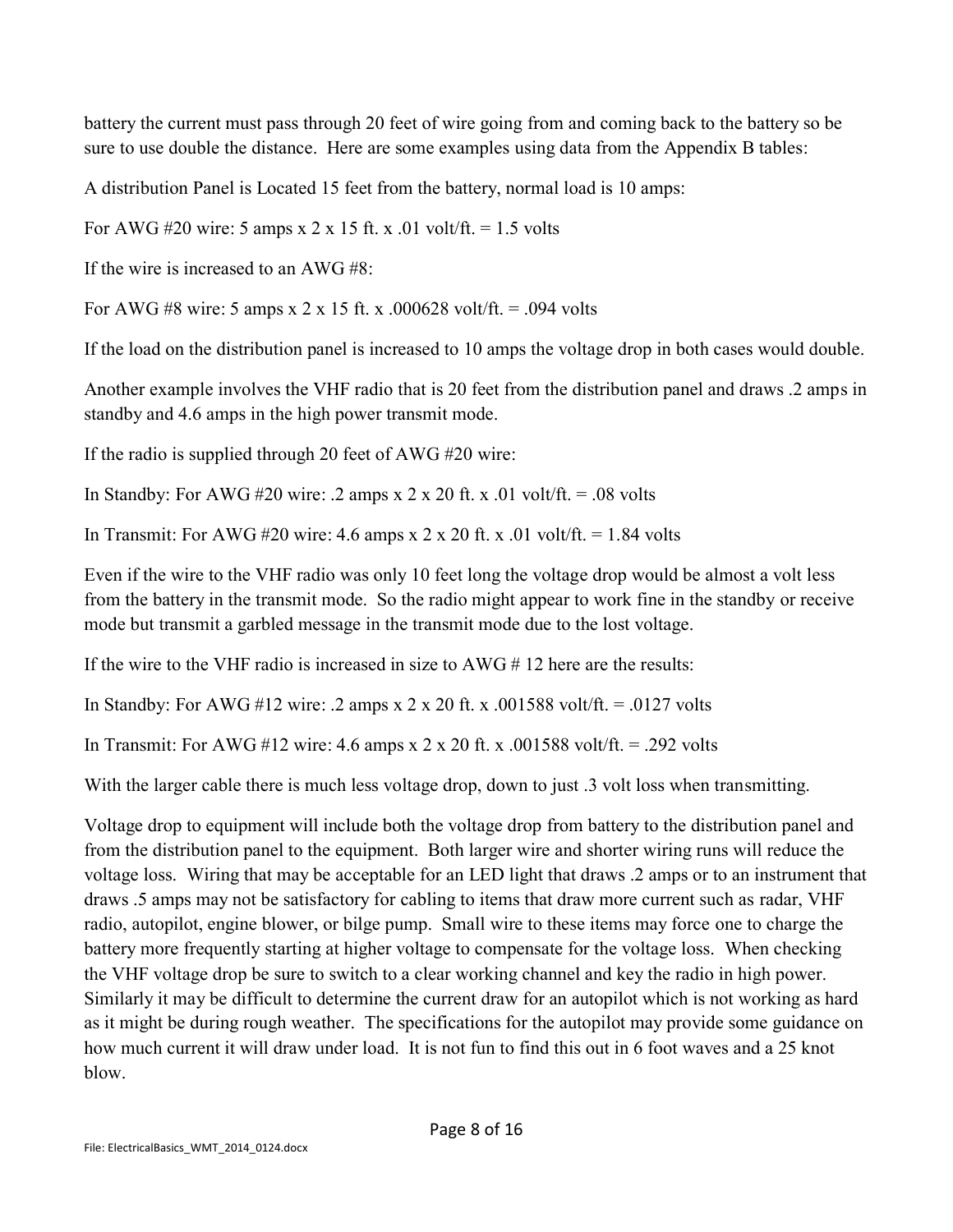Boat instruments may not accurately measure battery voltage. If the installed volt meter is connected to the distribution panel it will not take into account the voltage drop between the battery and the distribution panel. Similarly voltage reading on one of the navigation instruments in an integrated instrument system will show voltage to those instruments but not include the loss in lines to the instrument panel and to the instrument itself.

One more voltage drop issue may be worth mentioning. If one charges two batteries through a pair of diodes this will isolate the batteries but the diodes will also reduce charging voltage by about a half an amp. This will make it difficult to fully charge the battery if the alternator regulator is sensing voltage upstream of the diode. It will be necessary to wire the regulator to sense voltage downstream of one battery preferably the normal house battery.

## **Load Management**

The GLSS king of load management is Blair Arden who sails the Solo Mac in his Columbia 26 on one battery without recharging! He does very little hand steering. If he sounds like he is 30 miles away on his VHF radio he may be closer than you think because he is

transmitting on 1 watt and not 20 watts.

I certainly do not like to run the engine when sailing, I just do not like the noise. The table at right shows some of the electrical loads on  $GL<sup>3</sup>$ . Most of my lights are LEDs which has greatly reduced electrical load. My total load is typically between about 3.0 and 3.5 amps.

Here are some suggestions on things that can be done to reduce the electrical load on a boat:

 Make a table of the electrical loads similar to the chart at right. This may help you develop a load reduction strategy. (This can be done with an installed digital amp meter or battery monitor. Analog amp meters are not accurate enough to do this. A digital volt meter, using the current or amps

scale can also be used but be sure you do not try to measure currents above the meter range.)

- Turn off stuff you are not using.
- Change out incandescent lights with LEDs. This can reduce the electrical load by about a factor of 10. For example my incandescent tricolor light drew about 2.1 amps and my current LED tri color light uses about .2 amp.
- Turn the light level on your chart plotter down on my chart plotter this can reduce the load by about .5 amps
- Turn down light level on all instruments and turn it off on instruments you do not need or monitor regularly.

|                             | Load           |  |
|-----------------------------|----------------|--|
| Item                        | (amp)          |  |
| <b>Battery Monitor</b>      | 0.1            |  |
| VHF Radio (standby)         | 0.2            |  |
| <b>VHF Radio (transmit)</b> | 4.6            |  |
| Mast Head Tricolor (LED)    | 0.2            |  |
| Anchor Light (LED)          | 0.2            |  |
| Chart Light (LED)           | 0.1            |  |
| Overhead Cabin Light (LED)  | 0.4            |  |
| Instrument & Chart Plotter  | 1.3            |  |
| AIS                         | 0.6            |  |
| Sirius Satelite             | 0.3            |  |
| Autopilot                   | $0.4$ to $0.8$ |  |
| <b>Bilge Pump</b>           | 6.5            |  |
| <b>Engine Blower</b>        | 2.2            |  |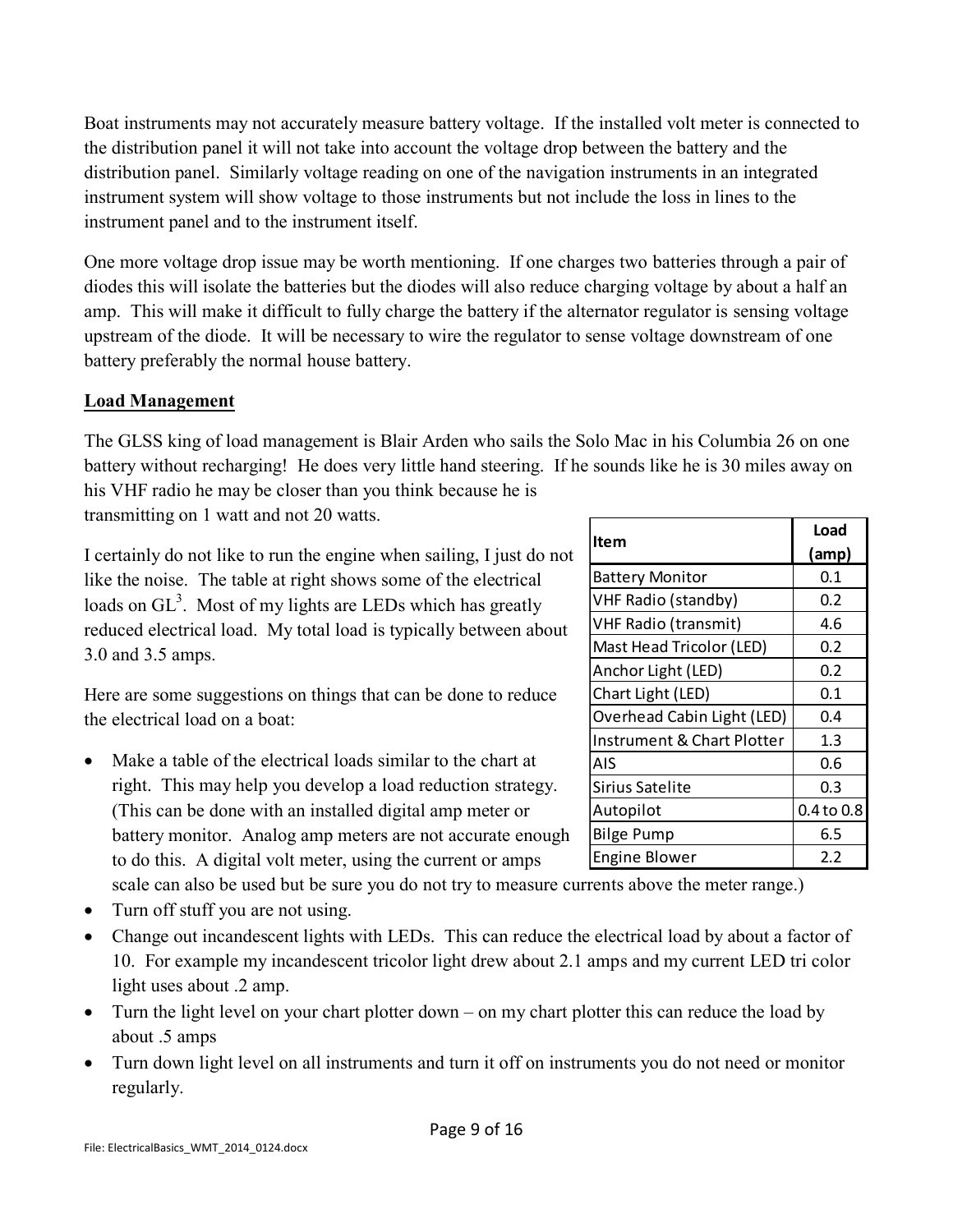- When you purchase instruments look at the electrical use. For example my VHF draws about .2 amp in standby but others on the market draw 1.0 amps.
- Larger chart plotters draw more current than small ones. The use of LED chart plotter displays has greatly reduced the electrical load demanded by a chart plotter but may place a larger load on your wallet.
- The auto pilot may be a major load. It will use a smaller amount in standby when not pushing the tiller or wheel and considerably more when actively steering. Be sure your boat is well balanced so your autopilot does not have to work so hard. Also proper autopilot tuning can help. Most auto pilots have a course keeping accuracy setting. An autopilot set to keep a very accurate course will use more power than one that is less fussy and allows more variation off course. If you are fanatical about this you can always hand steer.
- Refrigeration can be a big energy use. Be sure your refrigerator is well insulated. Minimize the times you open and close the door. Set the temperature as high as you can. Keep the refrigerator as full as possible to minimize the exchange of warm and cold air when the door is opened.
- Only turn on instruments like Radar, AIS, chart plotter and Sirius Satellite when needed.
- Be sure to turn off running lights, instrument lights, and cabin lights as soon as there is enough light to be seen.

## **Electrical Emergency Plan**

Typically one will run the engine and alternator to charge the boat batteries several times during a solo challenge of several days. But suppose one attempts to start the engine and it refuses as engines are known to do occasionally for a variety of reasons such as dirty fuel, starter failure, or some other mysterious cause only known to professional engine mechanics. Or perhaps the engine starts but the alternator refused to charge the battery. If this should happen you need a plan. With a good plan you will finish the solo challenge and may even win the race.

So here are the initial conditions to consider in developing a plan:

- The house battery has been drained to about 40 or 50% capacity but can still operate your house loads for now.
- The engine starting battery has been depleted to some unknown extent trying to start the engine. It can still turn the engine but not very fast.
- The end of the solo challenge is a couple days away.

The question now is how to proceed. If a small gas generator and battery charger are available or a water generator or solar panels are available these may provide an easy alternate power source. The  $GL<sup>3</sup>$ water generator provides about 5 amps when the boat is moving at 5 kts but less at lower speeds. On average that is not enough to meet all the normal electrical loads so it is necessary to shut down some loads such as the chart plotter, AIS and satellite weather. These may be turned on for short periods. There is still adequate power for basic instruments, GPS, chart table light, navigation lights, and most important the autopilot.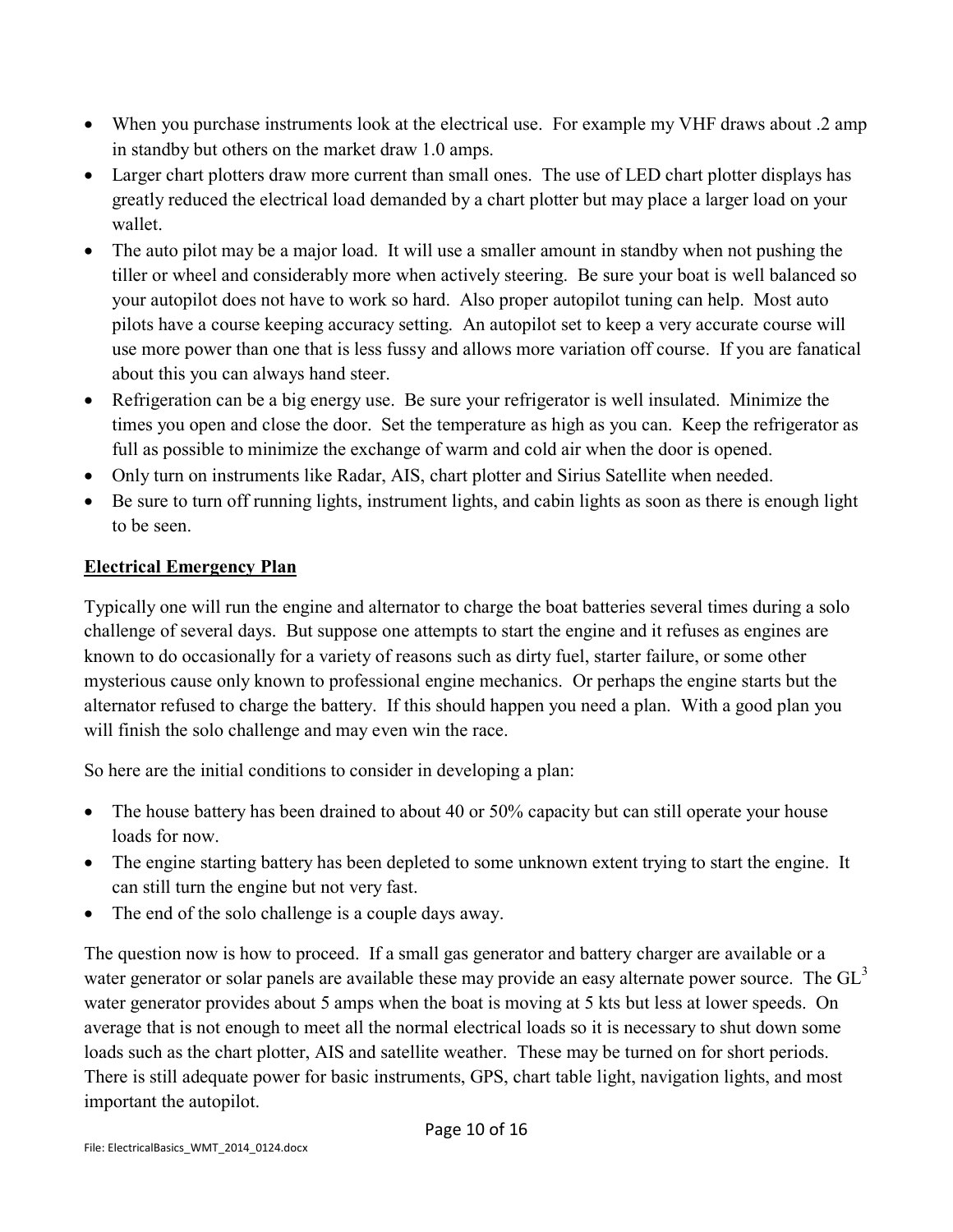The most important services typically provided by the battery are:

- Autopilot power
- GPS
- Night time running lights
- Night time chart table and cabin lighting
- VHF

One can get along without most of the other items such as AIS, Weather Satellite, chart plotter, radar, instruments (depth, speed, wind, etc.), refrigeration, and any other loads that are not absolutely necessary. As a first step in plan implementation immediately shut these off.

The autopilot power is probably the most important of these as its power source can't be replaced. By hand steering and using the remaining energy in both the house and starting battery a number of hours of auto pilot steering may be available. To get the most out of the auto pilots the other loads must be shut down and the required services provided without the use of the house or starting batteries. Here are some suggestions on how this might be accomplished:

- GPS Use a hand help GPS to get your periodic fixes at intervals of every 3 hours or more often near land or the finish. Turn the GPS off between fixes. If a cell phone is used turn it off between fixes as it may not be possible to recharge the cell phone from the ships batteries and cell phone GPSs tend to use a lot of cell phone power.
- Night time running lights Use your emergency lights. These are required to be independent of the ships normal electrical system and usually use flashlight batteries for power.
- Night time chart and cabin lighting Use flashlights instead of the installed lights. If a light is needed to read a compass while hand steering try taping a small flashlight to the steering compass.
- VHF A hand held or backup VHF is required for a solo challenge. Use the hand held VHF for the periodic check ins. If this does not work use the installed VHF just for check in and keep it off the rest of the time. If possible only use the VHF on low power.

If either battery has the energy to steer the boat this will give an opportunity to rest and get something to eat. If the batteries will no longer support autopilot operation consider heaving to for a period to get some rest and something to eat.

One may be tempted to parallel two batteries that are in a partially discharged state but this is generally a bad idea as the battery with the greater charge will use some of its energy to recharge the other. This is an inefficient use of the energy. It is better to use the available energy in one battery then switch to the other.

If you only have one battery and are using it for house and engine starting be careful not to discharge it too far. If one shuts down most of the loads, particularly large loads like the autopilot, radar, and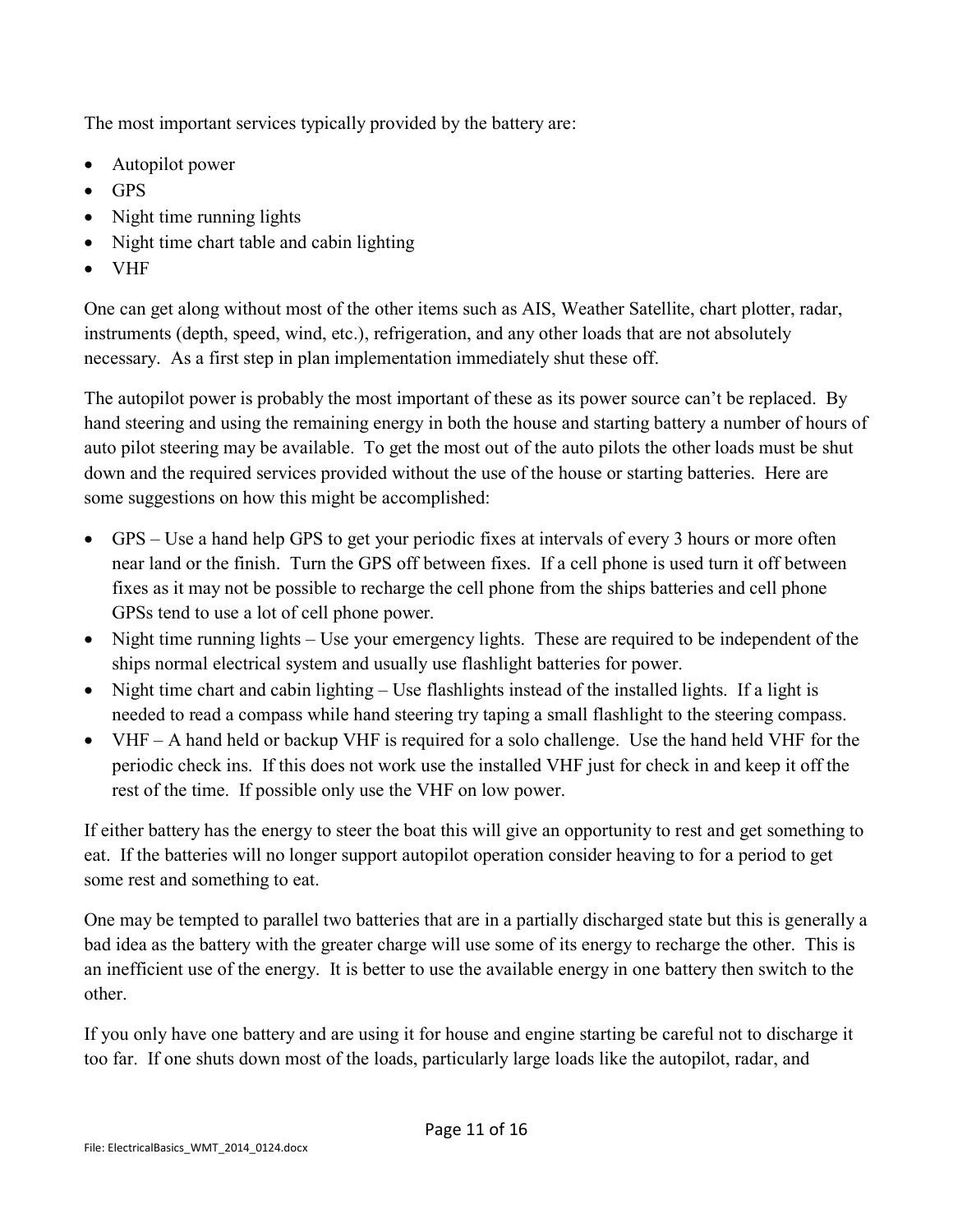refrigeration the engine may start. One option is to carry a fairly cheap (less than \$100) emergency starting battery that can be obtained from an auto supply store.

Your loads, electrical generating devices and electrical needs may be different but in any case develop an emergency plan for your boat. Should your engine or alternator quit on you, with a good plan it will just be a small bit more of a challenge.

## **Final Comments**

After one has exhausted all your ideas for dealing with an electrical issue give your fellow sailors a call, by phone if ashore or VHF if afloat. We are always glad to help and just occasionally we may be able to help you solve your problem.

This paper is longer then I might have liked but there is far more information available from battery, battery charger, and battery monitor manufacturer on the internet. Taking care of your batteries can prevent a more challenging and frustrating sail.

Thanks to Rick McLaren for his review and coments.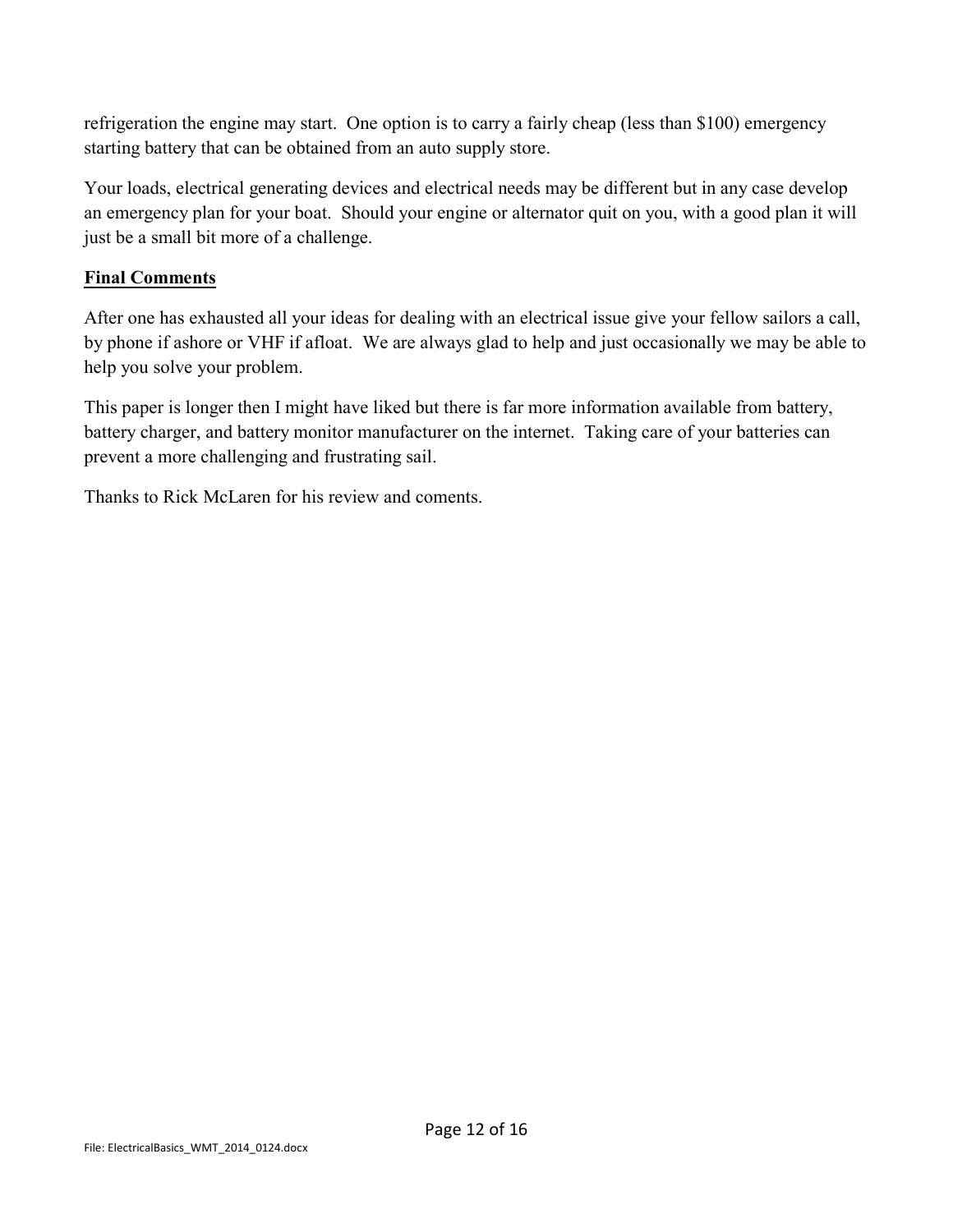#### **Appendix A – Basic Electrical Theory**

This appendix is intended to provide a brief summary of electrical theory. Refer to this material if necessary to understand the discussion above.

#### *Units of Electrical Measure:*

- Potential measured in volts this is a measure of how hard the electricity is pushing through a wire or other electrical component
- Current measured in amperes or amps for short this is a measure of how much electricity is flowing through a wire or electrical component
- Resistance measured in ohms this a measure of the a wire or electrical component slows down or blocks the flow of electricity

The above measures are related as follows:

- *Current = Potential / Resistance* or *amps = volts / ohms*
- Written another way *Potential = Current x Resistance* or *volts = amps x ohms*
- Power measured in watts is a measure of the ability to do work or use energy

Power is calculated as follows:

*Power = Potential x Current* or *Watts = Volts x Amps*

• Energy – measured in watt hours is a measure of the amount of work that has been done or is available. It is essentially a measure of how long you have been producing or using power at a particular level. Battery capacity is measured in a "short hand" version where voltage is assumed and so capacity or energy usage is measured in amp-hours. Typically capacity is based on the current that can be drawn from a fully charged battery until voltage drops to 10.5 volts over 20 hours. For example a new 100 amp-hour should supply 5 amps over the 20 hours at before the voltage drops to 10.5 volts.

Energy is calculated at follows

 $\triangleright$  <u>Energy = Power x Time</u> or Watt-Hours = Watts x Hours

Energy used or available in a battery is measured in amp-hours. In this case it is understood that the energy is supplied at a more or less constant voltage, that of the battery or about 12 volts.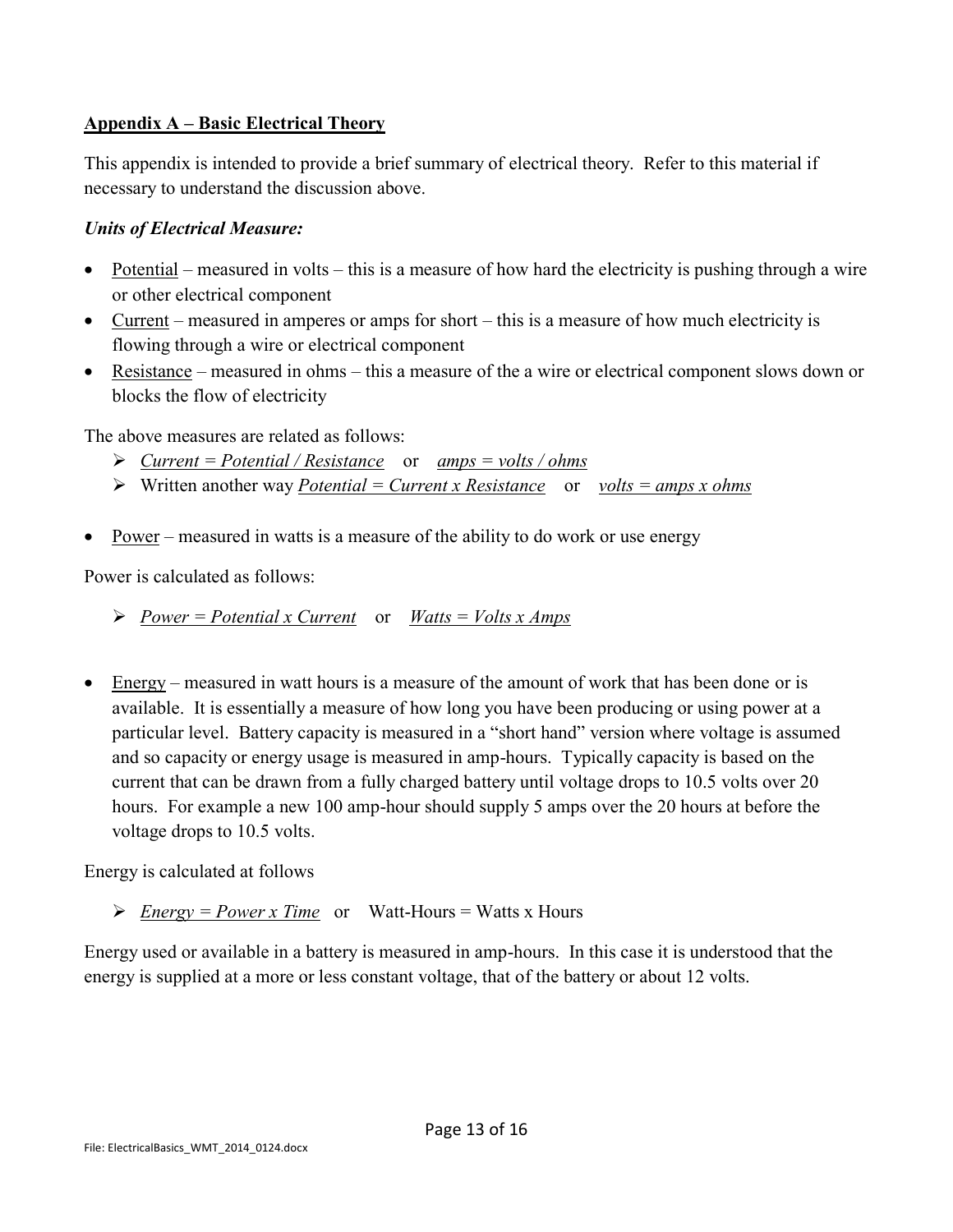|  | <b>Appendix B – Wire Voltage Drop Table</b> |
|--|---------------------------------------------|
|--|---------------------------------------------|

| <b>Wire</b><br><b>Size</b><br><b>AWG</b><br>gauge | <b>Conductor</b><br>diameter<br>in. | <b>Conductor</b><br>diameter<br>mm | <b>Ohms</b><br>per<br>1000<br>ft. | <b>Ohms</b><br>per<br>km | <b>Voltage</b><br><b>Drop per</b><br>foot per<br>amp | <b>Voltage</b><br><b>Drop per</b><br>10 foot per<br>amp | <b>Voltage</b><br><b>Drop per</b><br>10 foot at<br>5 amp |
|---------------------------------------------------|-------------------------------------|------------------------------------|-----------------------------------|--------------------------|------------------------------------------------------|---------------------------------------------------------|----------------------------------------------------------|
| 0000                                              | 0.460                               | 11.684                             | 0.049                             | 0.161                    | 0.000049                                             | 0.000490                                                | 0.002450                                                 |
| 000                                               | 0.410                               | 10.404                             | 0.062                             | 0.203                    | 0.000062                                             | 0.000618                                                | 0.003090                                                 |
| OO                                                | 0.365                               | 9.266                              | 0.078                             | 0.256                    | 0.000078                                             | 0.000779                                                | 0.003895                                                 |
| $\bf{0}$                                          | 0.325                               | 8.252                              | 0.098                             | 0.322                    | 0.000098                                             | 0.000983                                                | 0.004915                                                 |
| $\overline{1}$                                    | 0.289                               | 7.348                              | 0.124                             | 0.406                    | 0.000124                                             | 0.001239                                                | 0.006195                                                 |
| $\overline{2}$                                    | 0.258                               | 6.543                              | 0.156                             | 0.513                    | 0.000156                                             | 0.001563                                                | 0.007815                                                 |
| $\overline{\mathbf{3}}$                           | 0.229                               | 5.827                              | 0.197                             | 0.646                    | 0.000197                                             | 0.001970                                                | 0.009850                                                 |
| $\overline{\mathbf{4}}$                           | 0.204                               | 5.189                              | 0.249                             | 0.815                    | 0.000249                                             | 0.002485                                                | 0.012425                                                 |
| 5                                                 | 0.182                               | 4.620                              | 0.313                             | 1.028                    | 0.000313                                             | 0.003133                                                | 0.015665                                                 |
| $6\phantom{1}$                                    | 0.162                               | 4.115                              | 0.395                             | 1.296                    | 0.000395                                             | 0.003951                                                | 0.019755                                                 |
| $\overline{7}$                                    | 0.144                               | 3.665                              | 0.498                             | 1.634                    | 0.000498                                             | 0.004982                                                | 0.024910                                                 |
| 8                                                 | 0.129                               | 3.264                              | 0.628                             | 2.060                    | 0.000628                                             | 0.006282                                                | 0.031410                                                 |
| 9                                                 | 0.114                               | 2.906                              | 0.792                             | 2.598                    | 0.000792                                             | 0.007921                                                | 0.039605                                                 |
| 10                                                | 0.102                               | 2.588                              | 0.999                             | 3.276                    | 0.000999                                             | 0.009989                                                | 0.049945                                                 |
| 11                                                | 0.091                               | 2.304                              | 1.260                             | 4.133                    | 0.001260                                             | 0.012600                                                | 0.063000                                                 |
| 12                                                | 0.081                               | 2.052                              | 1.588                             | 5.209                    | 0.001588                                             | 0.015880                                                | 0.079400                                                 |
| 13                                                | 0.072                               | 1.829                              | 2.003                             | 6.570                    | 0.002003                                             | 0.020030                                                | 0.100150                                                 |
| 14                                                | 0.064                               | 1.628                              | 2.525                             | 8.282                    | 0.002525                                             | 0.025250                                                | 0.126250                                                 |
| 15                                                | 0.057                               | 1.450                              | 3.184                             | 10.444                   | 0.003184                                             | 0.031840                                                | 0.159200                                                 |
| 16                                                | 0.051                               | 1.290                              | 4.016                             | 13.172                   | 0.004016                                             | 0.040160                                                | 0.200800                                                 |
| 17                                                | 0.045                               | 1.151                              | 5.064                             | 16.610                   | 0.005064                                             | 0.050640                                                | 0.253200                                                 |
| 18                                                | 0.040                               | 1.024                              | 6.385                             | 20.943                   | 0.006385                                             | 0.063850                                                | 0.319250                                                 |
| 19                                                | 0.036                               | 0.912                              | 8.051                             | 26.407                   | 0.008051                                             | 0.080510                                                | 0.402550                                                 |
| 20                                                | 0.032                               | 0.813                              | 10.150                            | 33.292                   | 0.010150                                             | 0.101500                                                | 0.507500                                                 |
| 21                                                | 0.029                               | 0.724                              | 12.800                            | 41.984                   | 0.012800                                             | 0.128000                                                | 0.640000                                                 |
| 22                                                | 0.025                               | 0.645                              | 16.140                            | 52.939                   | 0.016140                                             | 0.161400                                                | 0.807000                                                 |

Voltage drop in a wire is calculated using data for the wire size from the table above as follows:

Voltage Drop = (Voltage drop per ft. per amp.) x feet x amps

Note: Feet should include wire length 2 x distance to load i.e. going and coming from load.

Note: Wire diameter is for uninsulated single strand; actual insulated, stranded wire will be larger diameter depending on strand configuration and insulation type.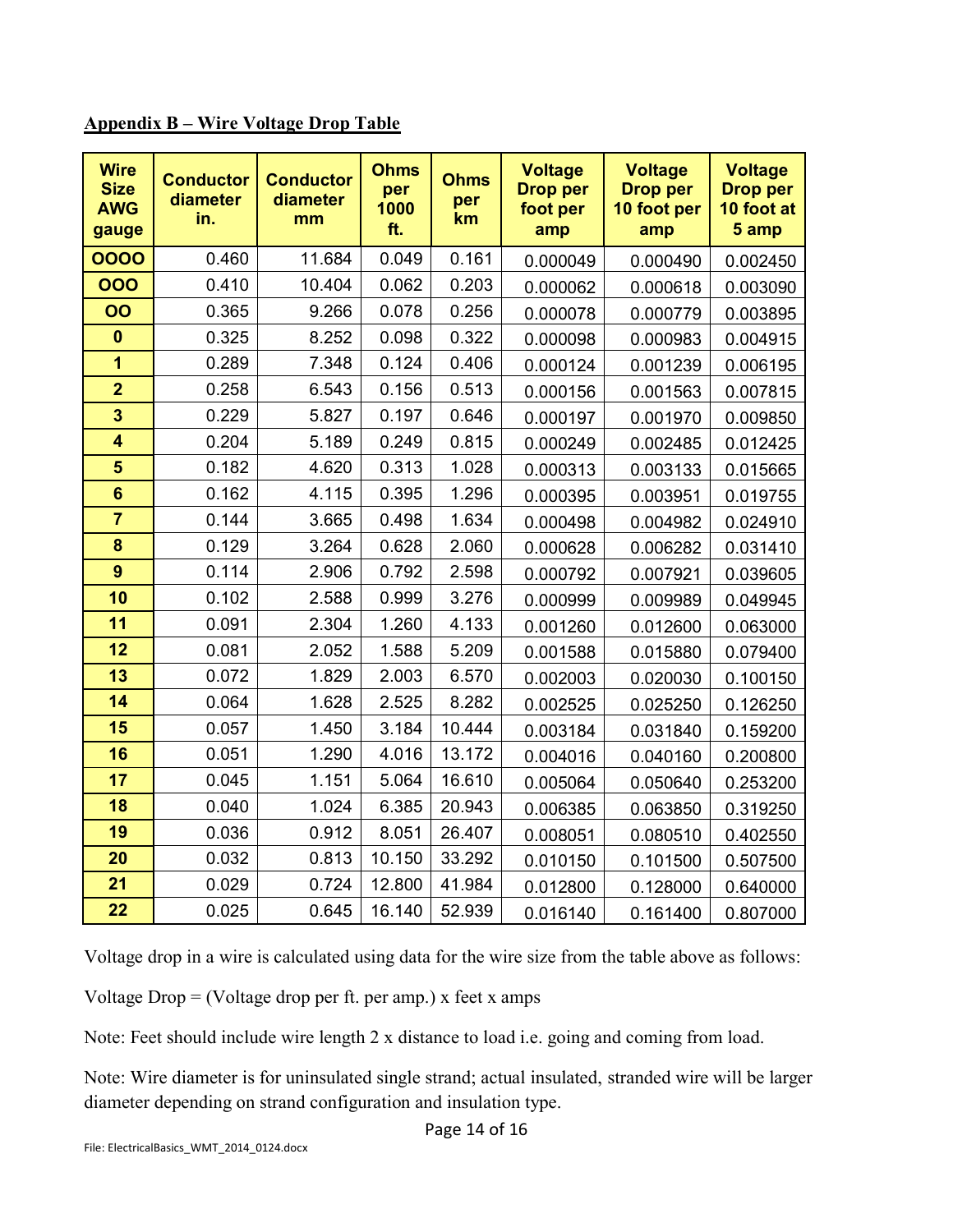#### **Appendix C – Battery Test Procedure**

As mentioned above the best indication that you need to replace your battery is when the engine is not turned as energetically at your first starting attempt by the battery. Obviously after multiple starting attempts or cold weather the engine will turn more slowly. Similarly if you find that your battery will not accept the initial charging rate after a partial discharge or you find that under normal use conditions you are charging more frequently it may be time to replace your battery.

The battery tester found in a marina workshop or auto repair shop will tell you if a battery can provide enough current to start an engine. This may also identify the presence of a bad cell. It has the advantage of being simple and quick. Boat yards and auto repair shops will typically have this type of tester. Consider testing your batteries this way in the spring when you launch your boat. For deep cycle batteries used to supply boat loads over an extended period of time one may also want to determine battery capacity, that is, how many amp-hours a battery can supply. Here is the basic procedure:

- 1. Check the battery manufacturer and model number. Obtain a copy of the manufacturer data from the internet. This should include the battery capacity in amp-hours, the rating period and end voltage. For example it might have a 20 hour rating of 105 amp-hours before dropping to 10.5 volts.
- 2. Be sure the battery is fully charged and shut off all loads on the battery.
- 3. A method of measuring battery voltage and current are needed. These may be installed instruments or one may use meters to measure voltage and current. Be sure they are measuring voltage right at the battery. If the volt meter is measuring voltage at a distribution panel use a portable volt meter to periodically measure voltage at the battery terminals.
- 4. Determine the test current by dividing the capacity by the rated capacity or amp-hours: for example 105 amp-hrs. / 20 hrs. = 5.25 amps
- 5. Turn on enough equipment to load the battery to the test current. This may be accomplished by turning on navigation equipment, interior lights, navigation lights, etc. This should allow one to get fairly close to the desired test current. Don't turn equipment on and off during the test cycle and do not turn on equipment that will cycle such as air conditioners, autopilots, or refrigeration, cell phone chargers, etc. If normal loads don't provide enough load an alternator and selected loads like light bulbs may be used.
- 6. From the start record battery voltage and current every hour initially. As the voltage deceases toward 10.5 volts take these reading more often so the exact time voltage passes through 10.5 volts can be determined. If the voltage is not being monitored constantly a graph can be used to determine the end time for the test.
- 7. Be sure to recharge the battery immediately after the test.